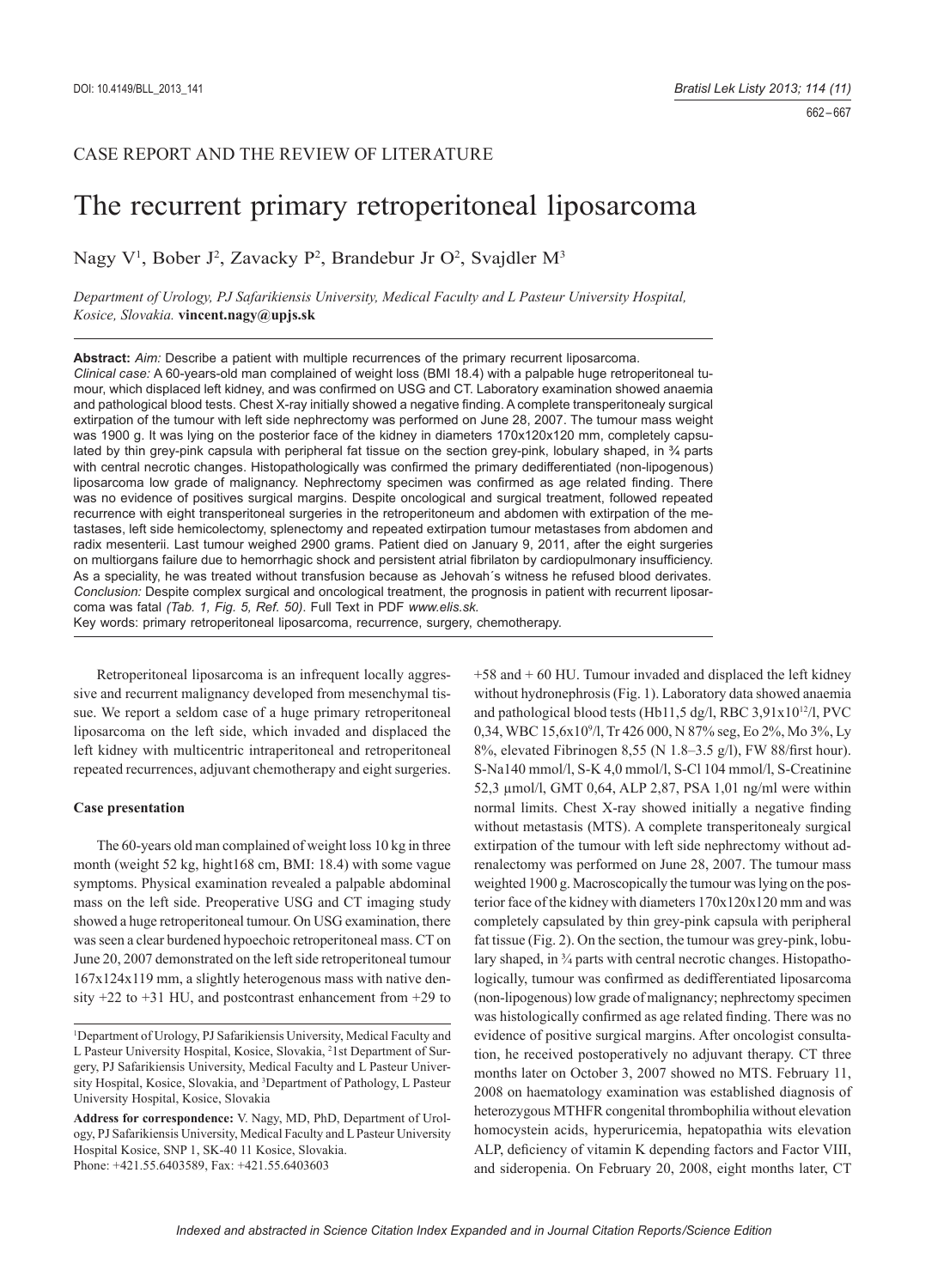

Fig. 1. Preoperative CT with a huge retroperitoneal tumour (arrows) invading the left kidney (A-C). Postoperative CT after first surgery with **nephrectomy showed no tumour (D-F).**



**Fig. 2. Operative preparaion – encapsulated retroperitoneal tumour with the left kidney (tweezers).**

confirmed first retroperitoneal MTS on the left side which were resected on March 7, 2008 (Fig. 3). Similarly, CT on October 10, 2008 showed recurrence of a new MTS nearby m. psoas and colon descendens. Followed extirpation of this tumour on October 28, 2008. On November 2, 2009 due to new MTS, left hemicolectomy with tumour extirpation was done. Because recurrence of the liposarcoma continued, the surgical treatment was performed on March 3, 2010. During this surgery, multiplices MTS were found on radix mesenterii and also completely extirpated (Fig. 4). Followed operations on April 8, 2010, then on June 15, 2010, and fi-



**Fig. 3. Tumour recurrences (arrows) on CT imaging on February 20, 2008 (A-B), and on October 10, 2008 (C-D).**

nally on December 28, 2010 because of excessive huge recurrence in the whole left part of the abdoment and retroperitoneum with tumour weight 2900 grams (Fig. 5). The position of this metastasis was the same as the first time surgical resected tumour in year 2007. Patient died on January 9, 2011, after the eight surgeries on multiorgans failure due to hemorrhagic shock and persistent atrial fibrilaton and cardiopulmonary insufficiency. As a speciality, he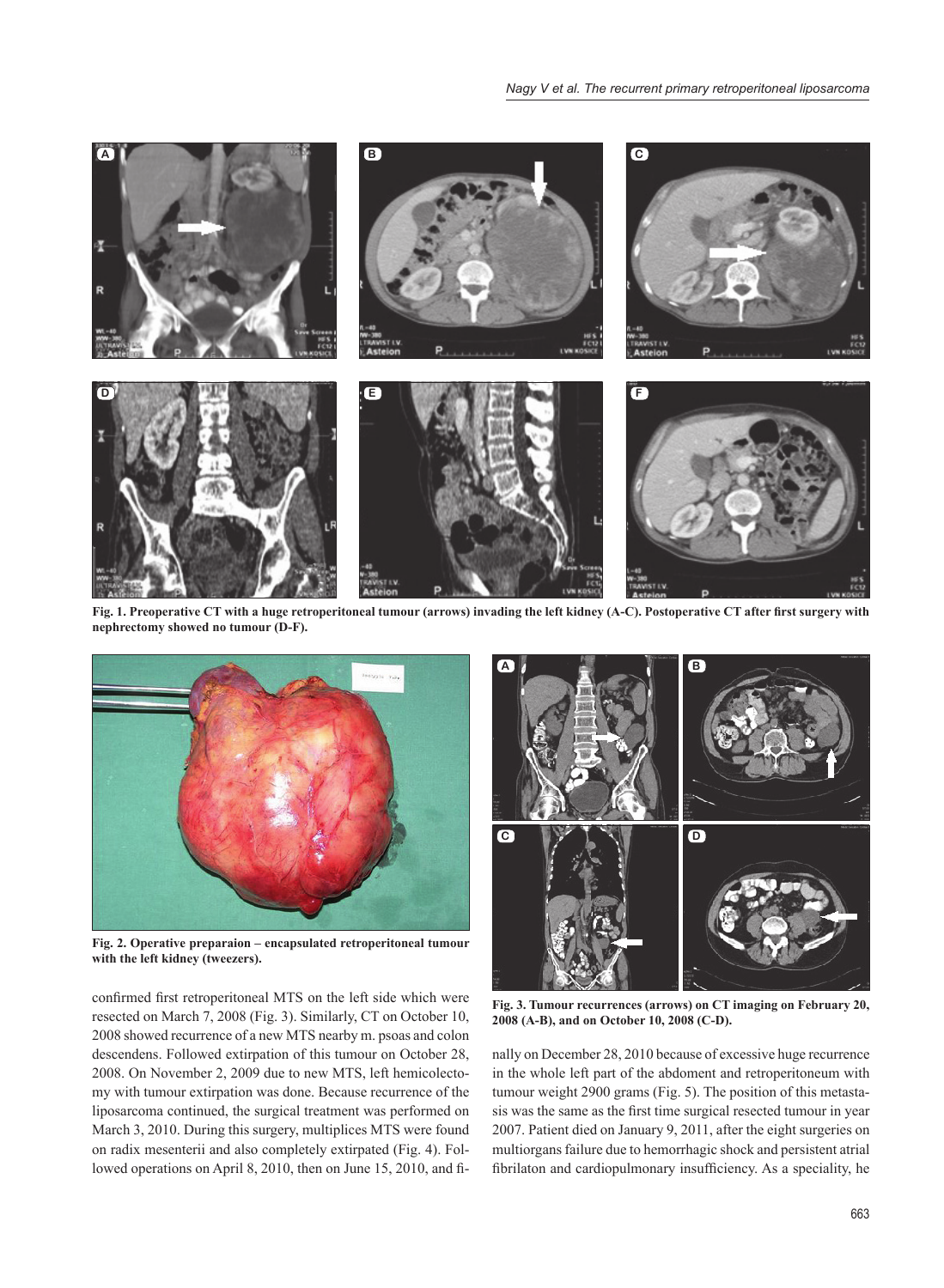662 – 667





**Fig. 5. Huge retroperitoneal metastases on CT on December 10, 2010.**

was treated without transfusion because as Jehovah´s witness refused blood derivates. On May 2008, started well tolerated firstline oncological adjuvant chemotherapy only by sole application of Adriblastina (adriamycine) 100 mg to eight cycles to September 2008 due to solitary kidney and restricted calculated GFR 0,810, and renal TRR 0,966. Bone scan on September 2008 was nega-

tive, without MTS. Control PET/18 FDG on April 4, 2008 found some small deposits in mediastinum, pulmonary hilum and right supraclavicular region. Similarly, suspect finding was found in skeleton nearby joints without evidence of metabolic metastatic activity. Because of the malignancy continued in recurrence from November 29, 2008 to May 31, 2009, the second-line of the che-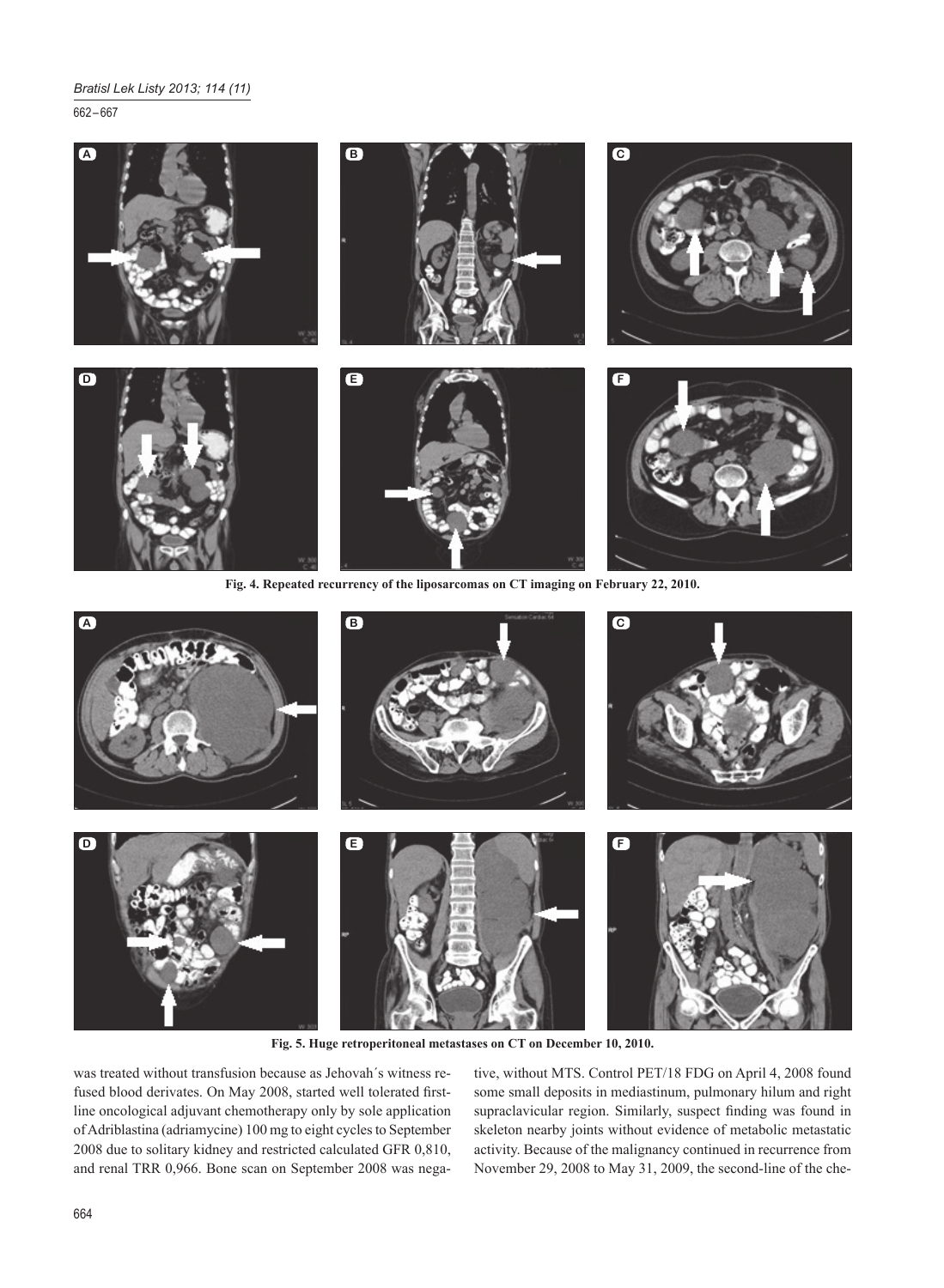#### **Tab. 1. List of the operations and hospitalisations.**

| $\cdot$ 28.6.2007  | Transperitoneal extirpation of the retroperitoneal tumour                  |
|--------------------|----------------------------------------------------------------------------|
|                    | with left side nephrectomy, the weight of extirpated speci-                |
|                    | men was 1900 grams                                                         |
| $\cdot 7.3.2008$   | Relaparotomy, extirpation of the retroperitoneral MTS                      |
| $\cdot$ 28.10.2008 | Relaparotomy, extirpation of the paracolic MTS                             |
| $\cdot$ 4.11.2009  | Relaparotomy, revisio, extirpatio MTS in toto, hemicolec-                  |
|                    | tomy on the left side, extirpatio MTS from scar                            |
| $\cdot$ 3.3.2010   | Laparotomy, extirpatio retroperitoneal multiplices MTS                     |
|                    | and from radix mesenterii                                                  |
| $\cdot$ 8.4.2010   | Extraperitoneal MTS extirpation in toto                                    |
| $\cdot$ 15.6.2010  | Relaparotomy, extirpatio MTS multiplices e retroperitonei                  |
|                    | l. sin. et radicis mesenterii.                                             |
|                    | • 9. -12.7.2010 Hospitalisation due to subileous status only with infusion |
|                    | therapy.                                                                   |
| $\cdot$ 28.12.2010 | Extirpatio MTS retroperitonei et radicis mesenterii mul-                   |
|                    | tiplices, splenectomy, with tumour weight 2900 grams                       |
|                    | • Exitus letalis on Januar 9, 2011                                         |

motherapy was applied. The patient has taken sole nine cycles of Ifosfamid (Holoxan 8000 mg, Uromitexan 8000 mg). Because recurence after repeated surgery continued, on June 2009 started the third-line of chemotherapy by application of Dacarbazin 1800 mg as monotherapy. Despite intensive oncological third-line chemotherapy, the patient underwent after an initial operation due to recurrent malignancy totally seven surgeries (Tab. 1) (see list of the operations). Finally, totally thirteen CT studies were performed. CT confirmed osteolytic pelvic and pulmonary metastases. Histopathological examination of the recurrent tumour recurrence operated on June 6, 2010 revealed spindle-cell proliferation set in a variable dense fibrous, collagenous and myxoid stromal tissue with sporadic mixture of the atypical hyperchromatous scattered multinuclear cells with sporadic mitotic activity without lipogenous component. Histological examination confirmed a relapse of the well-differentiated liposarcoma, spindle cell variant and low grade liposarcoma dedifferentiation.

#### **Discussion**

With their embryological origin in the mesoderm and in nerve structures of the neuroectodermic layer soft tissue, sarcomas represent only 1.5 % cases in the National Registry of Malignant Tumours in Mexico (Pérez-Ponce et al, 2008). Liposarcoma is a malignancy of fat cells and is the most frequent soft tissue sarcoma localized in the retroperitoneum often with multicentric origin (Sato et al, 2004). Retroperitoneal sarcoma is a rare tumour that accounts for 10–15 % of soft tissue malignancies. The incidence is 2.5 per million and liposarcoma accounts for approximately 20 % of all retroperitoneal sarcomas. As a slow–growing tumour with vague symptoms, the most frequent symptom is nonspecific abdominal pain, sometimes anorexia, loss weight and diffuse abdominal enlargement, but rarely it was presented by another symptoms, e.g. lower gastrointestinal bleeding or hemoperitoneum, with a picture of acute abdomen resulting from a massive tumour haemorrhage (Wanchik et Lucha, 2009; Echenique -Elizondo et Amondarain-Arratibel, 2005; Choi et al, 2010; Guzmán Martínez-Valls et al, 1996). Sometimes primary liposarcoma can

arise from the renal capsule (Terakawa et al, 2005), and mesenterium (Moyana, 1988). Rare exists synchronous primary large Bcell gastric lymphoma and huge retroperitoneal liposarcoma with inguinal hernia (Ghimire et al, 2011), retroperitoneal liposarcoma extending into the thigh (Salemis et al, 2011), retroperitoneal liposarcoma invading an abdominal aortic aneurysm causing rupture (Paravastu et al.2010), paraneoplastic retinopathy (Kondo et al, 2010), or tumour presenting as an incarcerated femoral hernia (Bognár et al, 2009). Sometimes a suspect huge preoperative diagnosed retroperitoneal liposarcoma can be commute for adrenal or retroperitoneal myelolipoma (Nishio et al, 2007; Takahashi et al, 2004). Retroperitoineal liposarcoma can occur with reactive pleural effusion (Funahashi et al, 2004), or well-differentiated liposarcoma of the retroperitoneum and spermatic cord, contiguous through the inguinal canal was presented clinically as a scrotal mass (Longbotham and Joyce, 1987). In literature are reported extremely rare cases of paraneoplastic syndromes or ectopic production of proteins associated with liposarcoma, as a production of Granulocyte-Colony Stimulating Factor, alpha-fetoprotein, paraneoplastic pemphigus and leucocytosis, Acrokeratosis paraneoplastica (Bazex´s syndrome) or cases of retroperitoneal liposarcoma associated with small plaque parapsoriasis (Tartaglia et al, 2007). Liposarcoma can occur in the extremities with unusual pattern of metastatic spread (Vassilopoulos et al, 2001).

If we used the words "abdominal and retroperitoneal liposarcoma" for searching in Pubmed, we have found more than 70 articles with this topic from 1954 to June 22, 2011. Many of them described a case report or small series on a huge retroperitoneal or abdominal liposarcoma in both, men and women. In some cases, tumour mass occupies the whole retroperitoneum, pelvis and part of the abdomen. Sometimes can reach substantial proportions (Hann et al, 2010; Echenique-Elizondo and Amondarain-Arratíbel, 2005; Maámouri et al, 2005; Pascual Samaniego et al, 2003;Antinori et al, 2002; Farese and Palasciano, 2002; Azpiazu Arnaiz et al, 2000). Removal of a huge retroperitoneal or abdominal mass, sometimes with concomitant resection of adjacent organs were needed, but half of the patients developed tumour recurrence, mainly limited to the retroperitoneum or abdominal cavity. The mean recurrence-free survival was 43.3 months, with 3 and 5-year overall survival rates of 79 % and 61 %, respectively (Fernández- Ruiz et al, 2010). At surgery, pelvic and abdominal organs were displaced and liposarcomas invaded surrounding organs as uterus, adnexa (Smrkolj et al, 2010; Susini et al, 2000), mesenterium, small intestine or colon (Choi et al, 2010) etc. including the right or left kidney, in which cases hemicolectomy, and nephrectomy as in our patient were performed. The resected weight of the tumour reached from some decagrammes, but more frequently nearby from 1000-2000 grams, or some kilograms, sometimes 5.5–6 kg (Izumi et al, 2010; Ebbe, 1993), 15 kg (Tsang et al, 2003) an extremely large liposarcoma weighted 18 kg (Inoue et al, 2005), and 29 kg (Hsiao et al, 1998).

As the first preoperative imaging study, except history and physical examination, was used USG, sometimes with incidentally founding of the liposarcoma, but the best diagnostic tool before surgery in decisive majority was mainly CT, or MRI, with histological confirmation during or after surgery (Shoji et al, 2009; Takahashi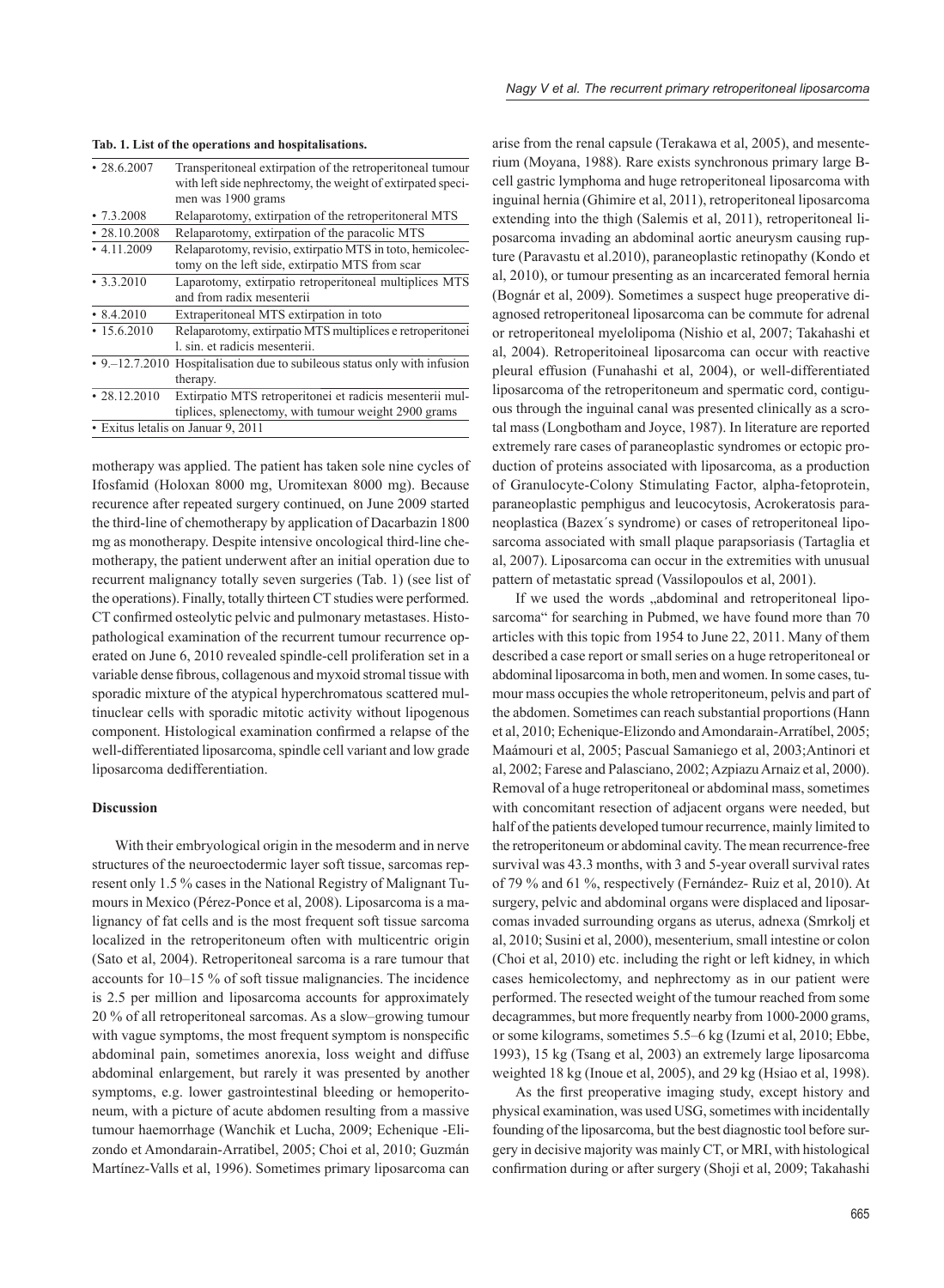# 662 – 667

et al, 2009; Song et al, 2007; Funahashi et al, 2006; Kurosaki et al, 1998; Guzmán Martínez-Valls et al, 1997; Dieckmann et al, 1997).

The histological subtype and margins of resection are the most important prognostic factors for survival in primary retroperitoneal liposarcoma. Sato et al (1999) described nine primary intra-abdominal or retroperitoneal liposarcoma, of which eight were recurrent tumours. Histopathological examination of primary tumours revealed that the number of well-differentiated, pleomorphic and myxoid type was two, four and three respectively. In two recurrent cases, histological differentiation changed from well-differentiated type into myxoid or pleomorphic types. It was seen also by other authors. Spindle cell liposarcoma is presently regarded as a rare variant of well-differentiated liposarcoma, which has the potential for aggressive clinical behaviour (Shioi et al. 2010). Dedifferentiated histological subtype and the need for contiguous organ resection was associated with an increase risk of local and distant recurrence. Nephrectomy may be needed to achieve complete resection, but has no influence on disease specific survival. Singer et al  $(2003)$  in a prospective database identified 177 patients with primary liposarcoma operated on for curative intent. Of them 99 (56 %) presented with well-differentiated, 65 (37 %) with dedifferentiated, 9 (5 %) with myxoid, and 4 (2 %) with round cell morphology. Multivariate analysis showed that dedifferentiated liposarcoma subtype was associated with a 6-fold increased risk of death compared with well-differentiated histology (p<0.0001). In addition to histological subtype, incomplete resection  $(p<0.0001)$ , contiguous organ resection (excluding nephrectomy; p=0.05), and age (p=0.03) were important independent prognostic factors for survival in retroperitoneal liposarcoma.

The only accepted treatment is a wide surgical excision with clear margins, without a clear benefit for adjuvant treatment. The very uncommon nature of these tumours and their varied histopathology, site and behaviour classify them as a difficult entity in terms of treatment (Pérez-Ponce et al, 2008). Since neoadjuvant and adjuvant therapy as well as intraoperative radiotherapy failed to prove prognostic value, curative resection remains the main treatment for primary and recurrent liposarcomas (Niedergethmann et al, 2001). The main problem after surgery is local or distant recurrence. Local recurrences are frequent, especially in the first three years, often in the absence of distant metastases. Farma et al (2003) in 4 patients for retroperitoneal liposarcoma performed 15 operations, in 4 patients a second operation was performed for recurrence, in 3 a third operation and in 1 a fourth. Fotiadis et al (2000) described two patients in whose tumour recurred 5 times. In our patient, we have done eight surgeries. When the tumour recurs locally, the best therapy is still to remove the mass. In the treatment of liposarcoma the conventional chemotherapy does not seem effective, while radiotherapy has a little improvement on survival. Generally, the prognosis was poor with overall 5-year survival of 15–50 % (Lauretti et al, 1998). Yoshida et al (2007) in a 58-year-old woman after resection of giant retroperitoneal liposarcoma and the transverse colon, spleen, and the left kidney with disease recurrence initially unsuccessfully used mesna, doxorubicin, ifosfamide, and dacarbazine therapy (MAID). Despite this chemotherapy disease progressed, and patient developed oedema

in the bilateral legs due to inferior vena cava (IVC) compression. Then they started weekly paclitaxel therapy  $(100 \text{ mg/m}^2)$ , once a week for 3 weeks followed by 1 drug-free week. CT revealed no change as the result of chemotherapy; however, IVC compression had improved, and leg oedema had decreased. She died 11 month later after starting paclitaxel therapy. Yokoi et al (2009) in a 53-year-old patient after surgery with multiple unresectable abdominal metastases histologically proven as dedifferentiated, and well-differentiated liposarcoma unsuccessfully used as a first-line VAC (VCR 1.5 mg, ACD 0.5 mg, CPA 900 mg) chemotherapy with disease progression. As second-line chemotherapy, weekly IFM (2g)+CDDP (30 mg) was given. A partial response against peritoneal dissemination was achieved. However, hepatic metastases increased, and the patient died 6 months after surgery. They concluded, that this case suggested that IFM+CDDP might be useful in dedifferentiated liposarcoma. Baratti et al (2010) assessed the outcome of clinically and pathologically homogenous subsets of 37 patients with peritoneal sarcomatosis, from which 13 patients had retroperitoneal liposarcoma (RPLP), uniformly treated by cytoreductive surgery (CRS) and hyperthermic intraperitoneal chemotherapy (HIPEC) with cisplatin and doxorubicin or mitomycin-C. Overall, the results of CRS and HIPEC did not compare favorably to those of conventional therapy. In a subgroup analysis, the combined approach did not change RPLP natural history. In our patient, the progression of the malignant diseases continued despite third-line chemotherapy, and patient developed new metastases.

Also, our case showed multiple recurrences and surgeries and unsuccessful adjuvant chemotherapy with limited survival. As review of literature showed, curative resection remains the main treatment for primary and recurrent liposarcomas. No standardized guidelines have been established for its treatment because too small series of the patients have been reported and surgical resection was considered by all authors as the treatment of choice. Some success on the field of the adjuvant chemotherapy must be proven by well controlled, blinded, randomized studies.

### **Conclusion**

Primary retroperitoneal liposarcoma is a serious malignancy without standardized treatment. This diseases to prejudice QoL because multiple surgeries and unsuccessful adjuvant therapy with unpleasant consequences for patients. Curative resections remains the main treatment for primary and recurrent liposarcomas, and the best therapy is still to remove the mass. Surgical treatment of the primary recurrent liposarcoma without effective adjuvant oncological therapy had limited effectivity.

#### **References**

**1. Pérez-Ponce Y, Castellanos-Alejandre R, Guerrero-Romero JF et al.** Retroperitoneal liposarcoma as etiology of abdominal pain. Case report and literature review. Cir Cir 2008; 76 (1): 77–82.

**2. Sato H, Minei S, Sugimoto S et al.** Multicentric liposarcoma. Int J Urol 2004; 11 (12): 1133–1135.